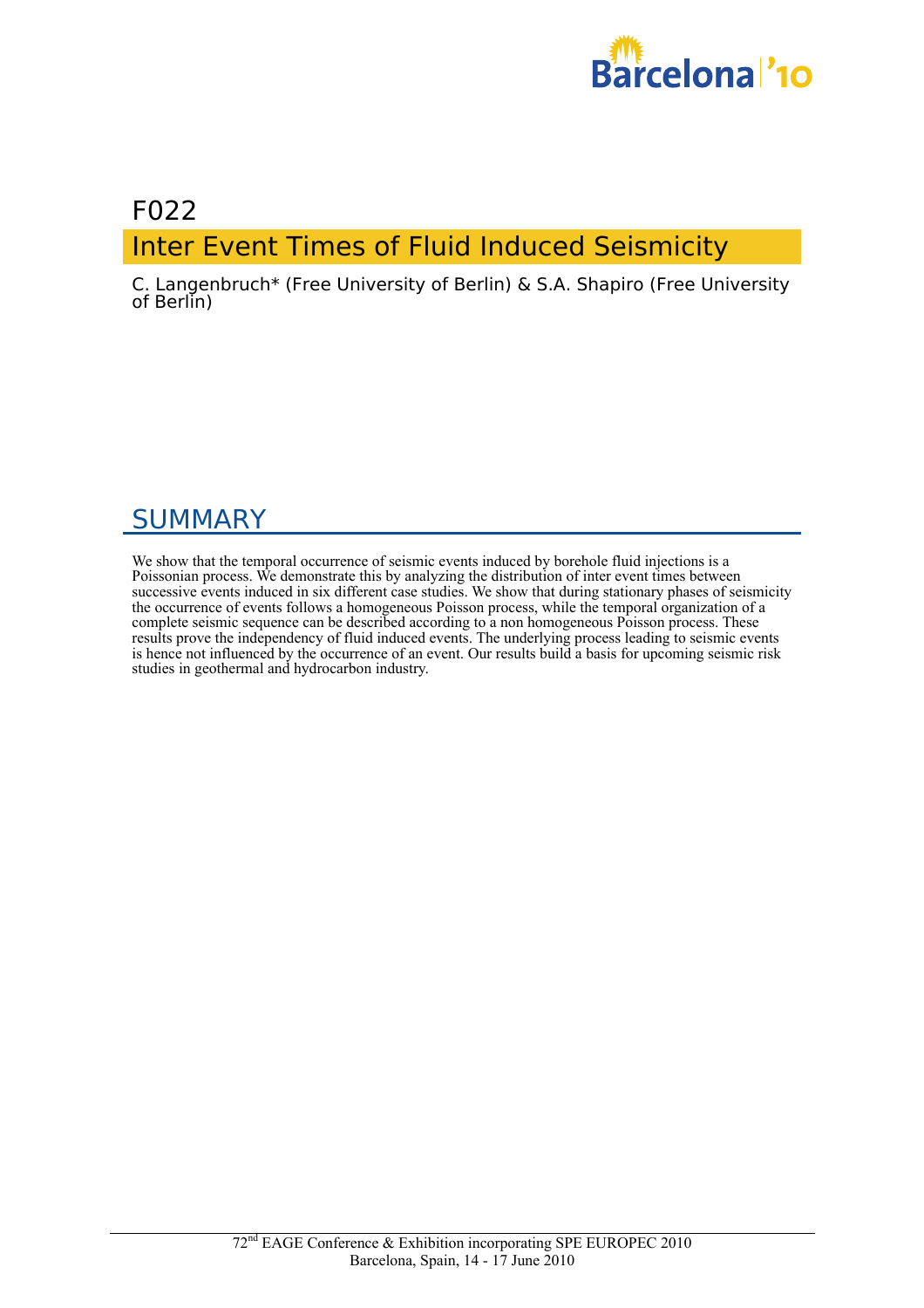

## **Introduction**

In the last years, the analysis of waiting times between subsequent earthquakes has been the subject of various works [see e.g. Bak et al. (2002), Shcherbakov et al. (2005), Molchan (2005), Corral (2006)]. Most of these works aim to identify the statistical processes describing the temporal distribution of events. Particularly with respect to the design of seismic risk studies the understanding of these processes is important to establish fundamental probabilistic models. Although the seismic risk resulting from fluid injections into geothermal and hydrocarbon reservoirs is an up to date topic the waiting times between seismic events induced by these injections have not yet been studied. Because induced events seem to have a complex distribution the question arises, if a basic statistical process can be found, which describes the distribution of fluid induced seismicity in time? To answer this question we analyze the distribution of waiting times in seismic sequences induced by fluid injections into geothermal reservoirs in six different case studies.

We start with a short description of the basic statistic of a Poisson process, that is, a process consisting of independent events. We then analyze inter event times during phases of stationary fluid induced seismicity and compare it to inter event time distribution resulting from a homogeneous Poisson process. In the next section the complete induced seismic sequences are analyzed and compared to a non homogeneous Poisson process. We finalize our work with a short concluding discussion of the results.

#### **Theory**

A sequence of temporally uncorrelated events, that is, a sequence including only events that do not affect the occurrence probability of later events, is described according to a Poisson process (e.g. radioactive decay). In the most simple case of a Poisson process with constant event rate  $\lambda$  the process is called Homogeneous Poisson Process (HPP). The occurrence probability  $P(n, \lambda, t)$  to have n events in the time interval  $(0, t)$  is then equal to: n

$$
P(n,\lambda,t) = \frac{(\lambda t)^n}{n!} e^{-\lambda t}.
$$
 (1)

The most appropriate way to demonstrate that events in a sequence obeys the Poisson distribution is to consider the time between subsequent events, which are named inter event times, waiting times or inter occurrence times in different works. The probability that the time between two events is smaller than  $\Delta t$  is  $1 - P(0, \lambda, \Delta t)$ , where  $P(0, \lambda, \Delta t)$  is the probability that no event occurs in the time interval  $0 < t < \Delta t$ . The derivative  $\frac{\partial}{\partial \Delta t} (1 - P(0, \lambda, \Delta t))$  gives us the probability density function (pdf) of inter event times  $\Delta t$ :

$$
pdf(\Delta t) = \lambda e^{-\lambda \Delta t}.
$$
\n(2)

To allow a comparison between data sets with different event rates  $\lambda$ , it is reasonable to analyse the distribution of normalized inter event times  $\Delta \tau$  given by  $\Delta \tau = \Delta t \lambda$  [see Corral (2006)]. In this way pdf( $\Delta \tau$ ) is proportional to  $e^{-\Delta \tau}$ . We now analyse the distribution of normalized inter event times  $\Delta \tau$ between subsequent seismic events induced during borehole fluid injections.

#### **Stationary seismicity: A Homogeneous Poisson Process (HPP)**

We here analyze six catalogs of fluid induced seismicity collected during different injection experiments. Often event catalogs are incomplete due to undetected small magnitude events. Therefore, we select only events with magnitude  $m > m_c$ , where the magnitude  $m_c$  is the cut of magnitude below which the Gutenberg Richter relation [Gutenberg and Richter (1954)] collapses. Figure 1 shows the event rates of the six resulting catalogs. For the first analysis of inter event time distribution we select phases of stationary seismicity, that is, phases of approximately constant event rate (linearly increasing cumulative event number). The selected stationary phases are marked in Figure 1. Each phase consists of at least 550 events.

We now calculate normalized inter event times  $\Delta \tau_i = (t_i - t_{i-1}) \hat{R}$  between successive events, where  $R$  is the mean seismicity rate during a stationary phase. Because we are dealing with inter event times that differ in various dimensions, we analyze the distribution of inter event times in logarithmical binned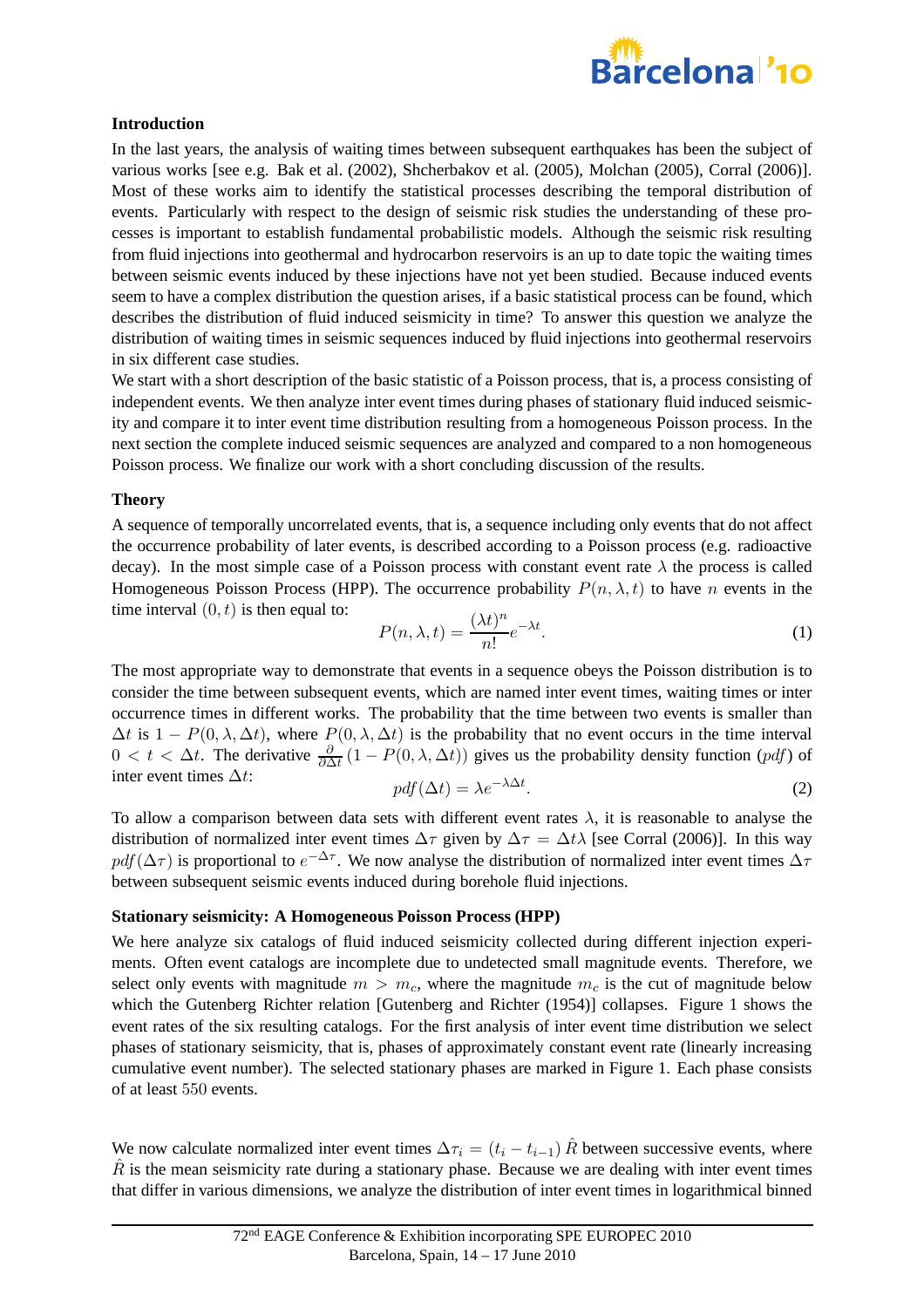



*Figure 1 Seismic activity induced by six different borehole fluid injections. The Figures show the number of events per time step (grey bars) and the cumulative number of events (dashed black line). Furthermore, stationary phases of seismicity are marked. The stationary phases which we have selected for the inter event time analysis are located between the black vertical lines.*

time intervals. More precisely, we analyze intervals given by  $[\tau, \tau + d\tau] = [1, c], [c, c^2], [c^2, c^3]...$  [see also Corral (2006)]. In a logarithmic time scale these intervals are equally spaced. We then count the number of inter event times falling in a time interval. Afterwards we divide the number of counts by the length of the interval. In this way the probability density function  $pdf(\Delta\tau)$  is determined. In the last step we normalize the *pdf* according to  $\int_0^\infty p df(x) dx = 1$ .

To measure the extend of natural statistical fluctuations in the distribution, we create 550 events distributed according to a HPP with length  $T = 100h$ . This corresponds to the statistic of the stationary phase with the smallest number of events. Afterwards, we calculate the probability density function of inter event times for synthetic events in the same way as for real ones.

In Figure 2 the result of the inter event time analysis is presented. The Figure shows the  $pdf(\Delta \tau)$  for the seven stationary phases, the pdf calculated for the synthetic events and the theoretical pdf  $e^{-\Delta \tau}$ of the HPP. Apart from negligible small fluctuations all plotted curves coincide over the whole value range of  $\Delta \tau$ . The unique exponential trend proves that fluid induced events during stationary phases are distributed according to a HPP with rate parameter  $\hat{R}$ . Thus, regardless of a considered time window fluid induced events during stationary seismic phases are independent.



*Figure 2 Inter event time analysis for stationary seismic phases (highlighted in Figure 1). The plot shows the* pdf of rescaled inter event times  $\Delta \tau = \Delta t R$  for the stationary phases (colored lines) together with *the*  $pdf(\Delta \tau)$  *calculated for* 550 *Poisson distributed events (solid black line) and the theoretical pdf*  $e^{-\Delta \tau}$  of the HPP (dashed black line).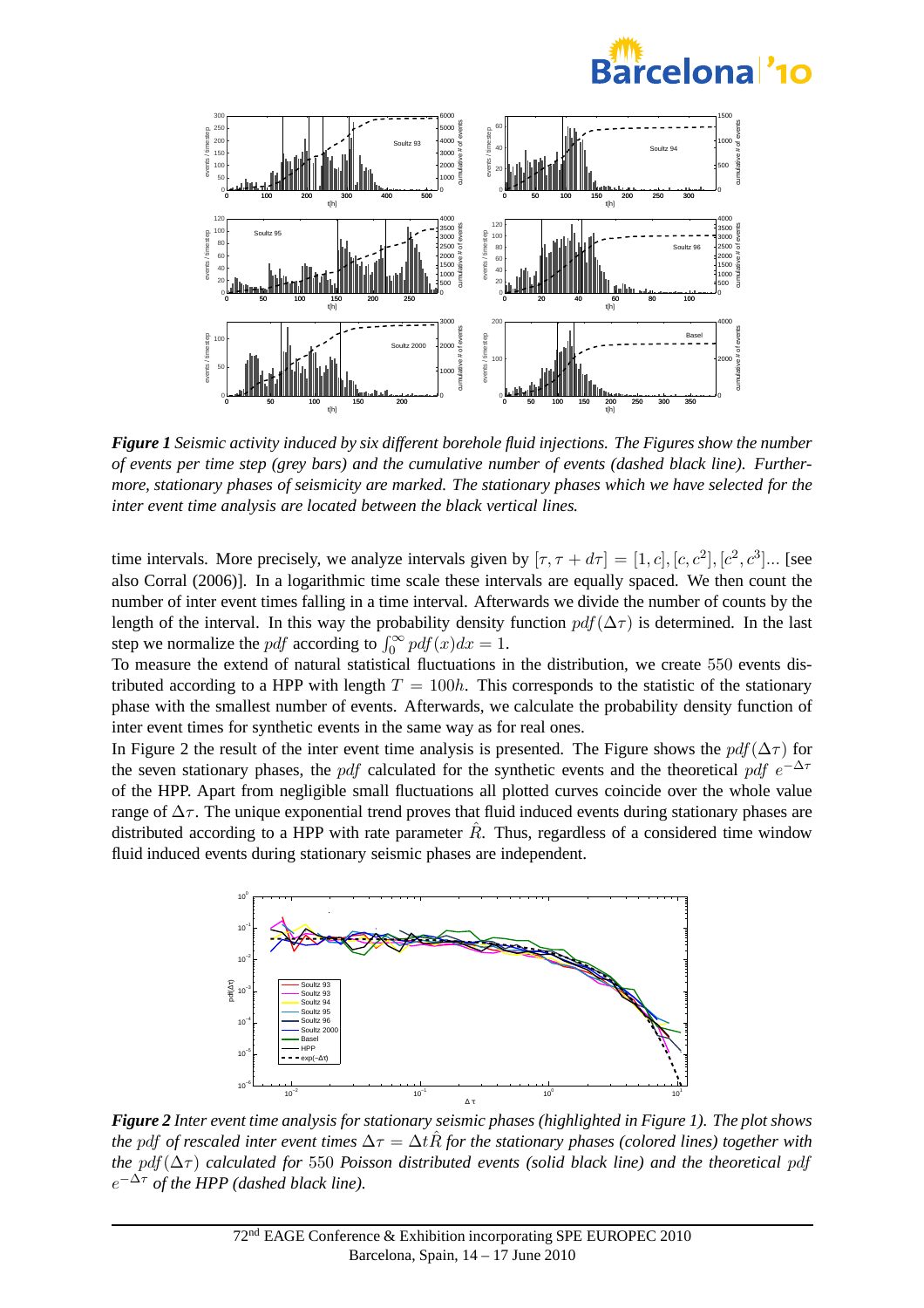

### **Complete induced seismic sequences: A Non Homogeneous Poisson Process (NHPP)**

Our analysis of events during stationary phases of induced seismicity has shown that these events are distributed according to a HPP. What reveals an analysis of a complete seismic sequence with time dependent event rate  $R(t)$ ? If events during a complete seismic sequence are also distributed according to a Poisson process their occurrence has to follow a NHPP with time dependent event rate  $\lambda(t) = R(t)$ . In this case the probability to induce *n* events by a fluid injection in the time interval  $(0, t)$  would be given by:

$$
P(n, R(t), t) = \frac{\left[\int_0^t R(t')dt'\right]^n}{n!} exp\left[-\int_0^t R(t')dt'\right].
$$
 (3)

We now compare the inter event time distribution of events included in a whole seismic sequence to syntetic inter event time calculated for events simulated according to a NHPP with time dependent event rate  $\lambda(t) = R(t)$ . Therefore, we first create events following a homogeneous Poisson process with event rate  $\lambda \ge R(t)$ , for  $0 \le t \le T$ , where T is the total time of a sequence. After creating events according to a HPP we use the approach known as the thinning or rejection method [see Ross (2002), Bratley et al. (1987)] to select all arrivals corresponding to a NHPP with rate parameter  $R(t)$ . This method uses the following procedure. The *ith* event of the simulated HPP is accepted with probability  $R(t_i)/\lambda$ . Here,  $t_i$ is the occurence time of the *ith* event. For all events in the HPP this is done independently of all other events. We then obtain a sequence  $a_1, a_2, \ldots, a_n$  of accepted events. This sequence now contains events according to a NHPP with event rate  $R(t)$ .

Figure 3 shows a result of the described simulation for the Soultz 93 case study. The black bars in the show the temporal distribution of events created according to a HPP with the maximum event rate identified in the Soultz 93 data set (see Fig. 1). The red bars show the distributuion of remaining events after thinning corresponding to the Soultz 93 event rate.



*Figure 3 Simulated event rate of the Soultz 93 injection. The event rate is simulated according to a NHPP. Black bars: Event rate of the initially simulated HPP. Red bars: NHPP resulting from thinning according to the Soultz 93 event rate shown in Figure 1.*

We now perform this simulation for all six case studies shown in Figure 1 and calculate the pdf of inter event times. Figure 4 shows the comparison of simulated and real inter event time distributions. The probability density functions coincide over the whole value range of  $\Delta t$  identified in the seismic sequences. Thus, the events are distributed according to a NHPP. From this it follows that fluid induced events occure independently from each other. Additionally, the theoretical distribution resulting from event simulation according to a HPP is shown for comparison in Figure 4.

#### **Conclusions**

We have shown that events induced by borehole fluid injections are distributed according to a Poisson process. During stationary periods of seismicity the occurrence of events follows a homogeneous Poisson process. A complete seismic sequence induced by a fluid injection contains events distributed corresponding to a non homogeneous process. This means, that an induced event does not influence the underlying process leading to the occurrence of later events. Or in other words, the occurrence of an event does not modify the occurrence probability of later events. The probability to induce a certain number of events by injection of fluids can hence be calculated according to Eq. 3. This result opens up a possibility to create synthetic event sets with internal temporal organization corresponding to real events. By calculating the seismicity rate  $R(t)$ , which can be done with the results obtained by Parotidis